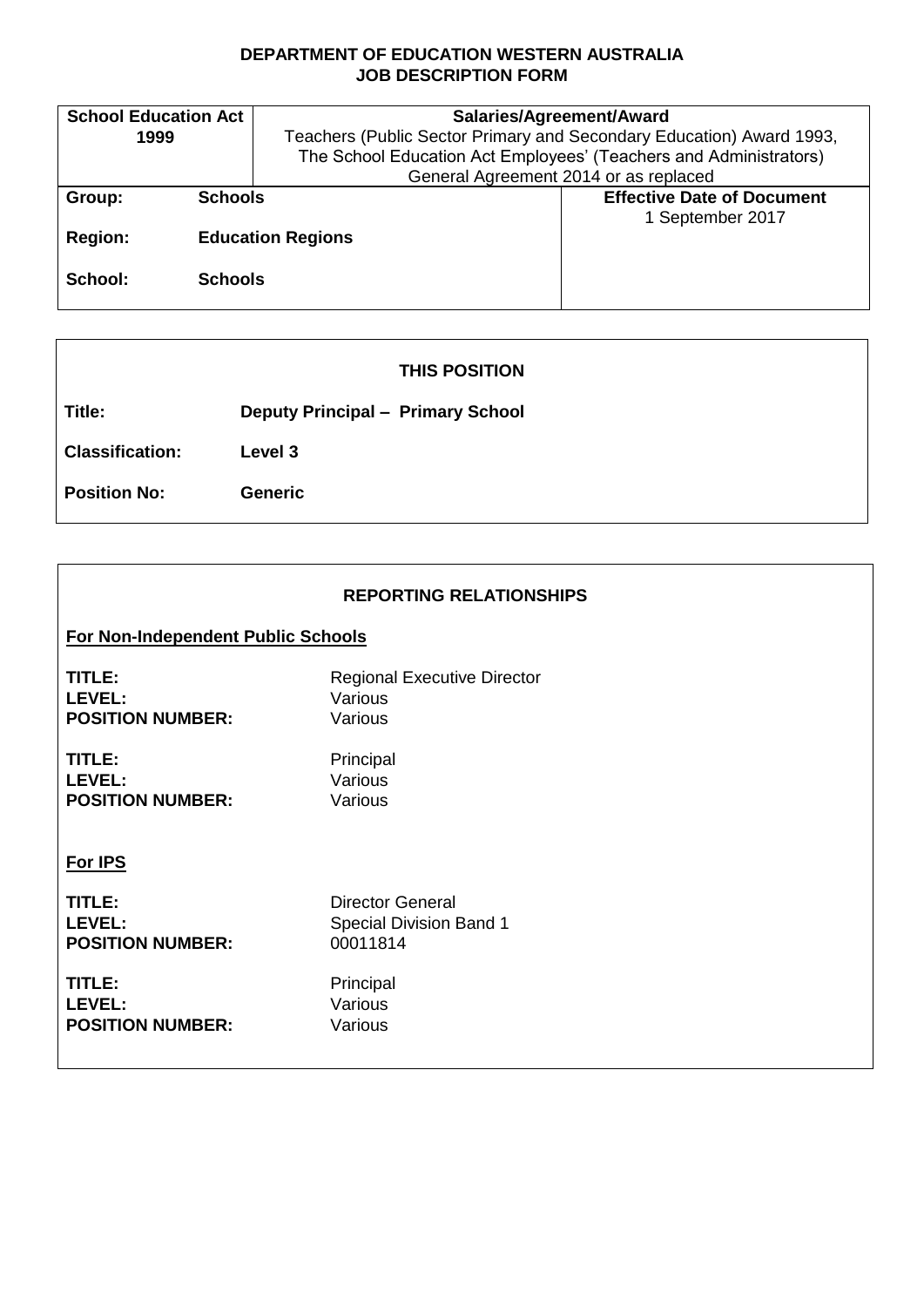Generic

# **CONTEXT**

The Department of Education is Western Australia's largest public sector employer with approximately 45,000 staff or one third of the Government workforce in around 800 worksites.

We provide a system of public schools in which our aim is to ensure that every school is a good school, every teacher is effective and every student is successful.

The Department's other key responsibilities include:

- regulation of non-government schools in accordance with Part 4 of the School Education Act 1999
- administration of state funding to non-government schools
- higher education policy and planning
- legislative reviews
- providing Secretariat services to the Teacher Registration Board of Western Australia, the Training Accreditation Council and the School Curriculum and Standards Authority.

The principles underpinning the Department's operations in Western Australia are:

- working collaboratively to achieve outcomes
- accepting responsibility and accountability for the achievement of outcomes
- enabling flexible, innovative and diverse work practices
- promoting confidence in the professional judgement of the Department's staff.

All Department actions are guided by four core values: Learning, Excellence, Equity and Care.

For further information, please visit: [https://www.education.wa.edu.au/web/our-organisation/home.](https://www.education.wa.edu.au/web/our-organisation/home)

#### **Further context about the particular school or college in which the vacancy is being advertised is available on the Department's website. Please visit**

**<http://www.det.wa.edu.au/schoolsonline/home.do> and enter the school or college name in the**  *Find a School* **field.**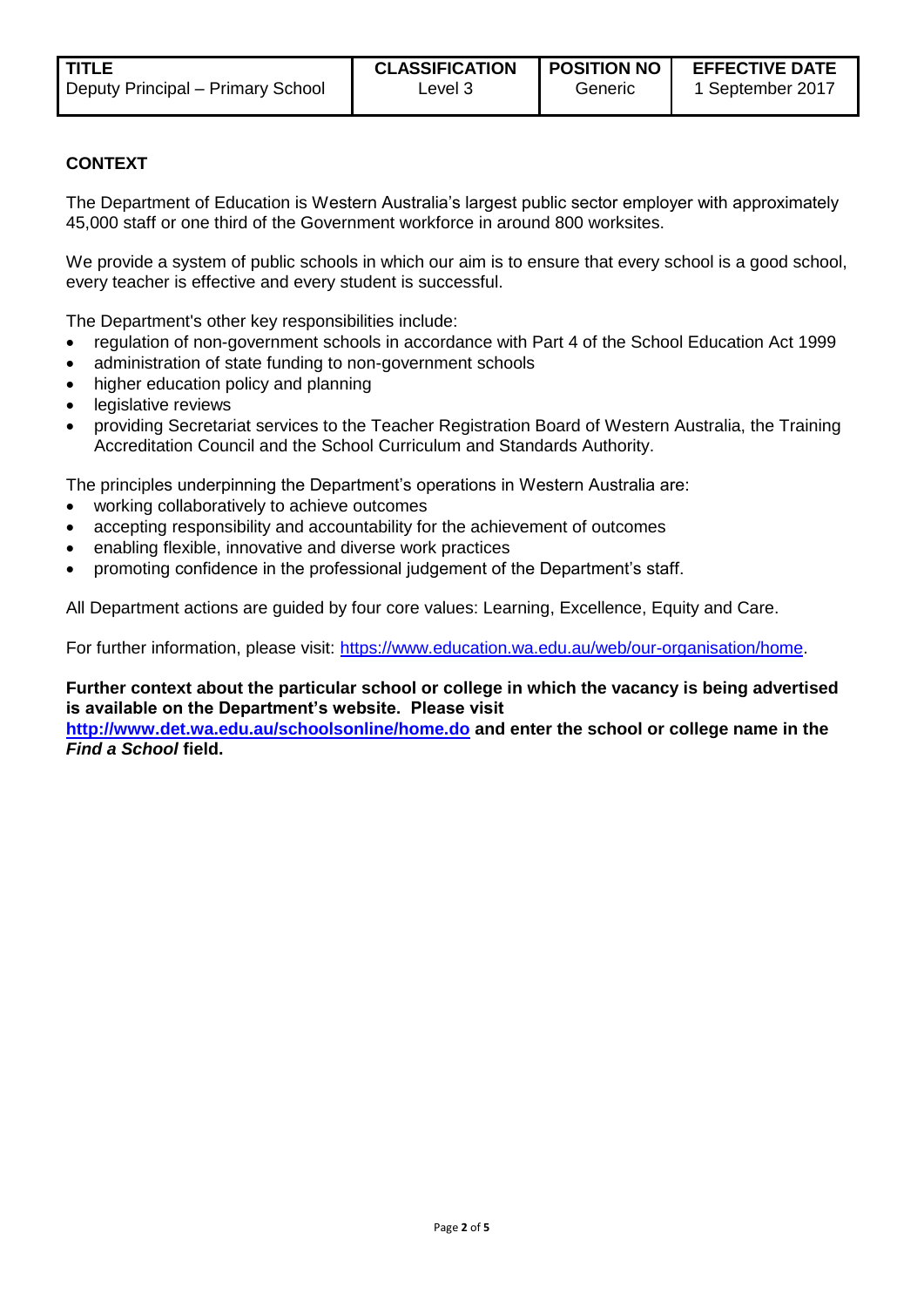#### **ROLE**

The Deputy Principal role is generic; however, specific duties within the role may vary among schools. This is influenced by factors such as: teaching experience and skills of staff, geographical location, type of community served, curriculum structures within the school and local needs. Specific responsibilities associated with the role are negotiated with the Principal and administration team.

The Deputy Principal is at times expected to take on the Principal's role and needs to build partnerships and develop a climate of trust within the school community.

#### *Leadership*

In collaboration with the Principal and other members of the administrative team, the Deputy Principal:

- provides educational leadership in the school and the community by helping develop and promote the school values, ethos and priorities, and encouraging staff, volunteers from the community and others to share ownership of the school's vision and goals
- uses effective change management strategies to assist the school community to accept and develop opportunities for improved service
- assists the school Principal to facilitate workforce effectiveness in leading and motivating staff in planning directed at improving outcomes for students and the level of service delivered by the school
- contributes to developing the School Plan through participative decision-making, including assisting in developing policy, and establishing and maintaining systems
- uses professional knowledge and understanding to promote teaching and learning within the school community, fostering development of a responsive and inclusive school-based curriculum
- provides strategic direction for staff, and models and promotes a culture of improvement of professional performance, providing coaching and mentoring where appropriate
- establishes and manages administrative and operational systems in the relevant area of responsibility to deliver effective school operations within legislative and industrial policy and guidelines
- plays a significant role in the daily management of staff and student wellbeing and may have responsibility for management, or shared management, of timetabling.

#### *Management*

The Deputy Principal is accountable to the Principal for effective operations of relevant areas of responsibility through:

- assisting the Principal to ensure compliance with relevant legislation, Departmental policies and procedures, and management of financial, physical and human resources
- ensuring staff are provided with timely and appropriate feedback about their performance and presented with opportunities for professional learning in accordance with the Public Sector Performance Management Standard and Departmental policy
- assisting the Principal to ensure appropriate information systems are in place to report on compliance and the use of proper accounting procedures
- using information systems to ensure accurate and timely reporting on school performance to inform school planning and decision-making and to ensure accountability for school performance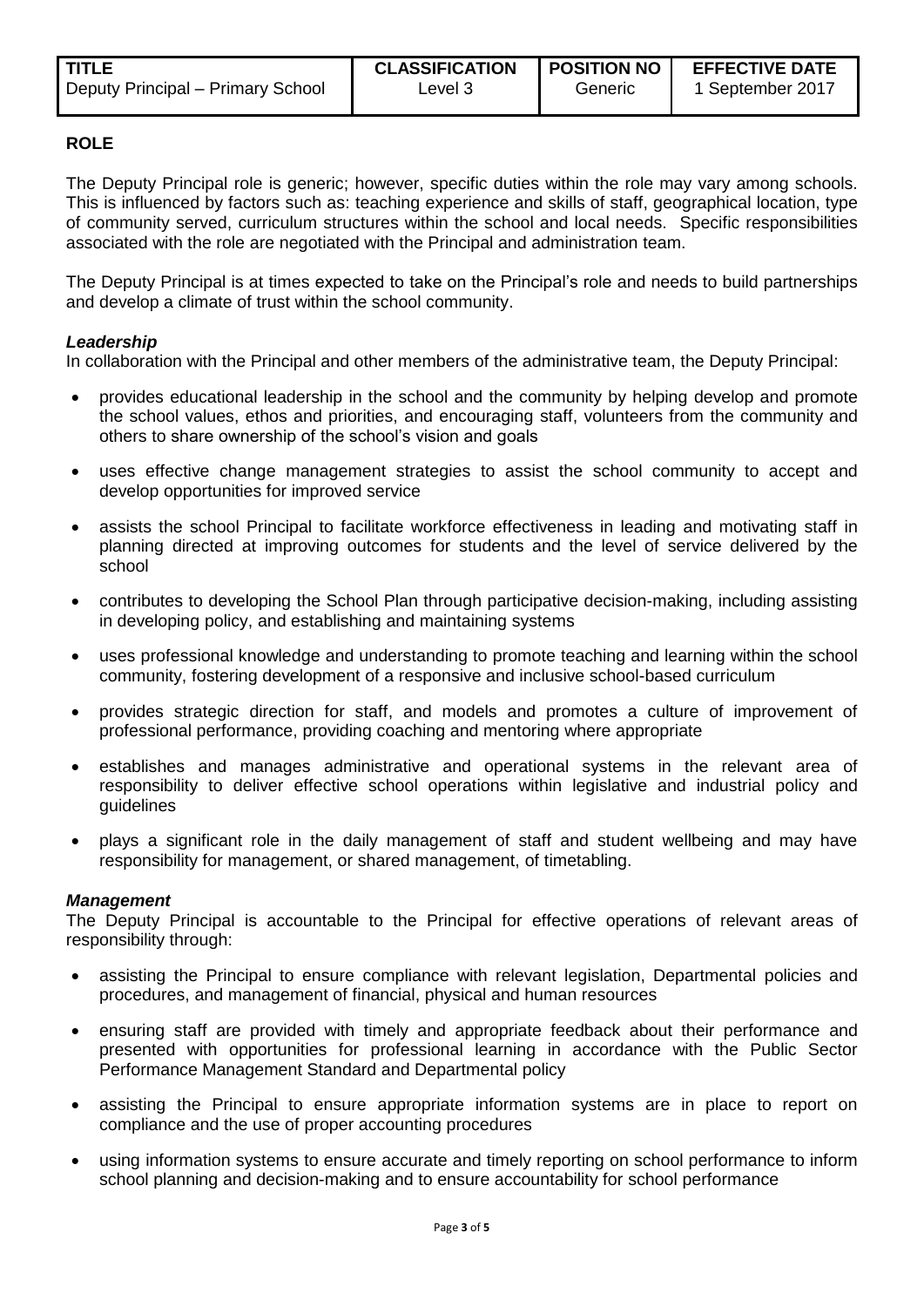| <b>TITLE</b>                      | <b>CLASSIFICATION</b> | <b>POSITION NO</b> | <b>EFFECTIVE DATE</b> |
|-----------------------------------|-----------------------|--------------------|-----------------------|
| Deputy Principal – Primary School | Level 3               | Generic            | 1 September 2017      |

 monitoring and managing staff leave entitlements to ensure accrued leave is cleared within a reasonable timeframe and in accordance with relevant awards, agreements and Departmental policy.

# **OUTCOMES**

The overall purpose of the following outcomes is to support student learning.

- 1. Effective leadership, in the context of the educational policies and programs of the Department, is provided to staff and students and the school vision is promoted to the school community.
- 2. The School Plan and associated policies and learning programs are developed, implemented, monitored and reviewed in collaboration with staff, students and the community.
- 3. Accountability for student learning outcomes and learning programs is demonstrated through appropriate monitoring and reporting of outcomes.
- 4. Administrative and operational systems and resources, including financial and physical resources, are managed effectively and ethically.
- 5. Effective and equitable human resource management practices that comply with the Public Sector Standards ensure that staff has access to appropriate professional development and performance management and change is managed strategically.
- 6. Accrued leave of staff is managed effectively.

#### **SELECTION CRITERIA**

The following selection criteria are identified as being required to achieve the outcomes in the context of this position. Applicants will need to provide evidence of their capacity to transfer their knowledge and skills to achieving the outcomes of this position.

- 1. Demonstrated capacity to provide effective leadership in a diverse range of educational settings.
- 2. High level of interpersonal and public relations skills that demonstrate the ability to establish and maintain effective working relationships to achieve planned outcomes.
- 3. Demonstrated professional knowledge and the ability to apply this knowledge to ensure a high level of educational outcomes for all students (e.g. Aboriginal students, students from diverse ethnic backgrounds and students with special needs).
- 4. Demonstrated capacity to manage staff, physical and financial resources.

# **ELIGIBILITY**

Employees will be required to:

- hold a recognised teaching qualification and be currently registered or eligible for registration to teach in Western Australia;
- obtain a current Department of Education Criminal Record Clearance prior to commencement of employment; and
- obtain or hold a current Working with Children Check.